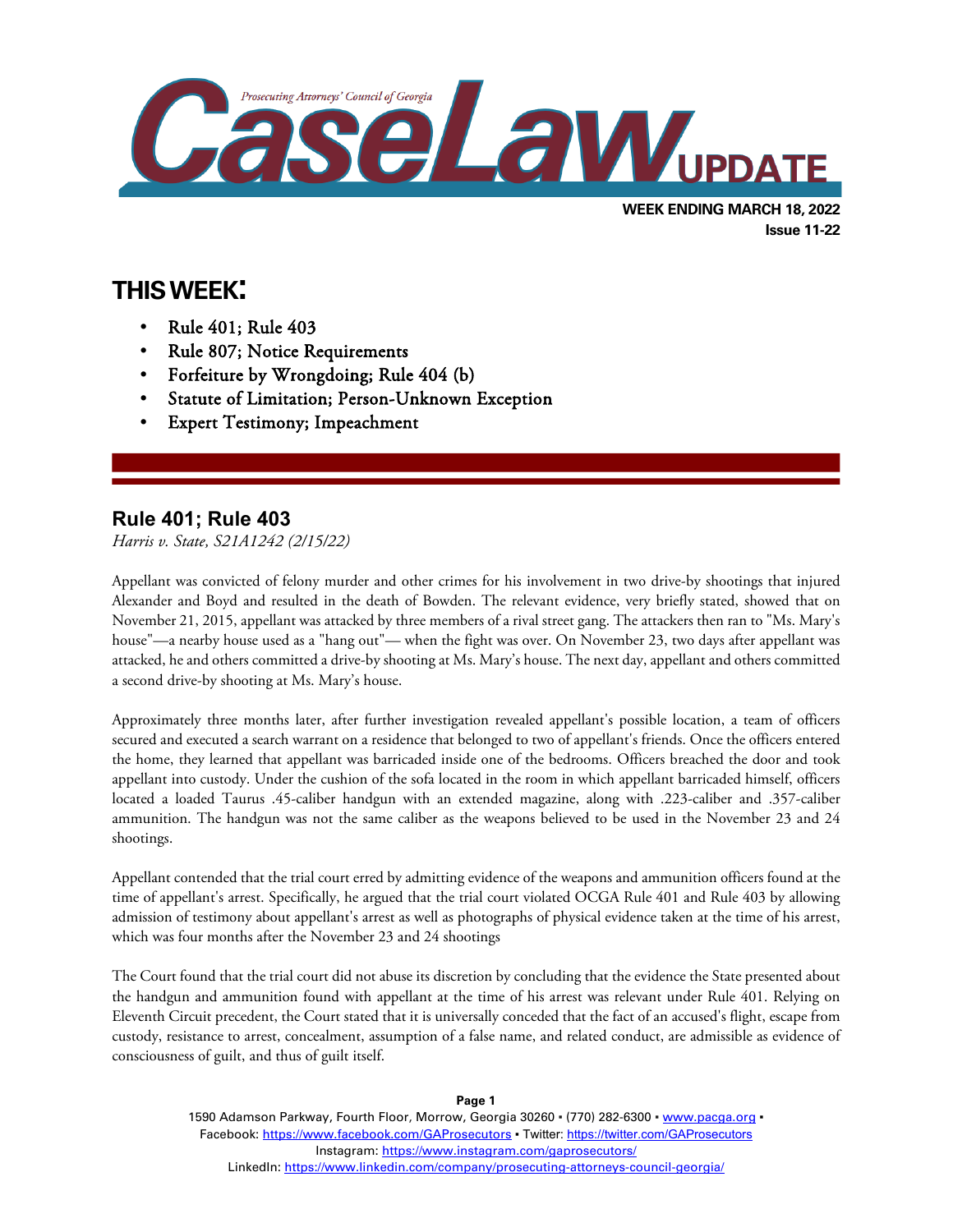

Here, the evidence related to appellant's attempt to evade arrest by barricading himself in a room—evidence that included the handgun and ammunition that was found near appellant at the time of his arrest—had probative value because it suggested that appellant had a reason to evade law enforcement officers and therefore demonstrated appellant's consciousness of guilt. And the Court noted, in a circumstantial case like this one, the need for this type of evidence was greater because it provided an additional set of facts from which the jury was authorized to infer appellant's guilt.

Furthermore, the Court found, the danger of unfair prejudice did not substantially outweigh the probative value of the evidence that was admitted. This was particularly true because the State did not argue that the gun and ammunition recovered during appellant's arrest were used in the November 23 or 24 shootings. And even though inculpatory evidence is inherently prejudicial in a criminal case, Rule 403 does not bar admission of such evidence merely because the defendant might suffer some amount of prejudice upon its introduction; it is only when unfair prejudice substantially outweighs probative value that the rule permits exclusion, and appellant failed to show that he suffered such prejudice. Accordingly, the Court concluded, the trial court did not abuse its discretion when it admitted evidence of the handgun and ammunition that were found with appellant when he was arrested.

Next, appellant contended that the trial court erred by admitting evidence of his Facebook posts. The evidence showed that about 15 minutes after he was attacked, appellant sent a Facebook message to a fellow gang member, Marshall, saying "Come get me blood, I just got jumped." As part of his exchange with Marshall, appellant messaged, "Everybody dies."

During Marshall's direct examination, the State attempted to introduce a series of message exchanges on Facebook between appellant and Marshall, which included a photograph appellant sent of an "XD Springfield 40"—a gun appellant claimed to possess. The State argued that the picture and messages were relevant because they were sent on November 14, 2015, ten days before Bowden's murder, and the gun pictured in appellant's Facebook messages was one of the types of guns that the State's expert testified could have fired the .40-caliber rounds found after both the November 23 and November 24 shootings. The trial court overruled appellant's objection, concluding that the photograph was relevant and that the evidence did not violate Rule 403.

The Court found that the trial court did not abuse its discretion in concluding that the photograph and messages in question were relevant. That appellant claimed to possess a gun that could have been used in the November 23 and 24 shootings—namely, the "XD Springfield 40" that is one of only three brands the State's ballistics expert said could have fired the .40-caliber rounds recovered from the scene of both shootings—is a "fact that is of consequence to the determination of the action," OCGA § 24-4-401, because it had a tendency to make it more probable that one of the weapons used in the shootings belonged to appellant.

The Court further found that the trial court did not abuse its discretion in concluding that the admission of the Facebook evidence did not violate Rule 403. Even to the extent the Facebook picture and messages were prejudicial to his defense, appellant failed to show that they were unfairly prejudicial. And any prejudicial effect appellant suffered because of the admission of that evidence was outweighed by its probative value, especially given that it was used to show—in a circumstantial case in which no murder weapon was found—that appellant had in his possession approximately one week prior to the shootings a type of gun that could have been used in those shootings.

> 1590 Adamson Parkway, Fourth Floor, Morrow, Georgia 30260 · (770) 282-6300 · [www.pacga.org](http://www.pacga.org/) · Facebook:<https://www.facebook.com/GAProsecutors> . Twitter[: https://twitter.com/GAProsecutors](https://twitter.com/GAProsecutors) Instagram[: https://www.instagram.com/gaprosecutors/](https://www.instagram.com/gaprosecutors/) LinkedIn:<https://www.linkedin.com/company/prosecuting-attorneys-council-georgia/>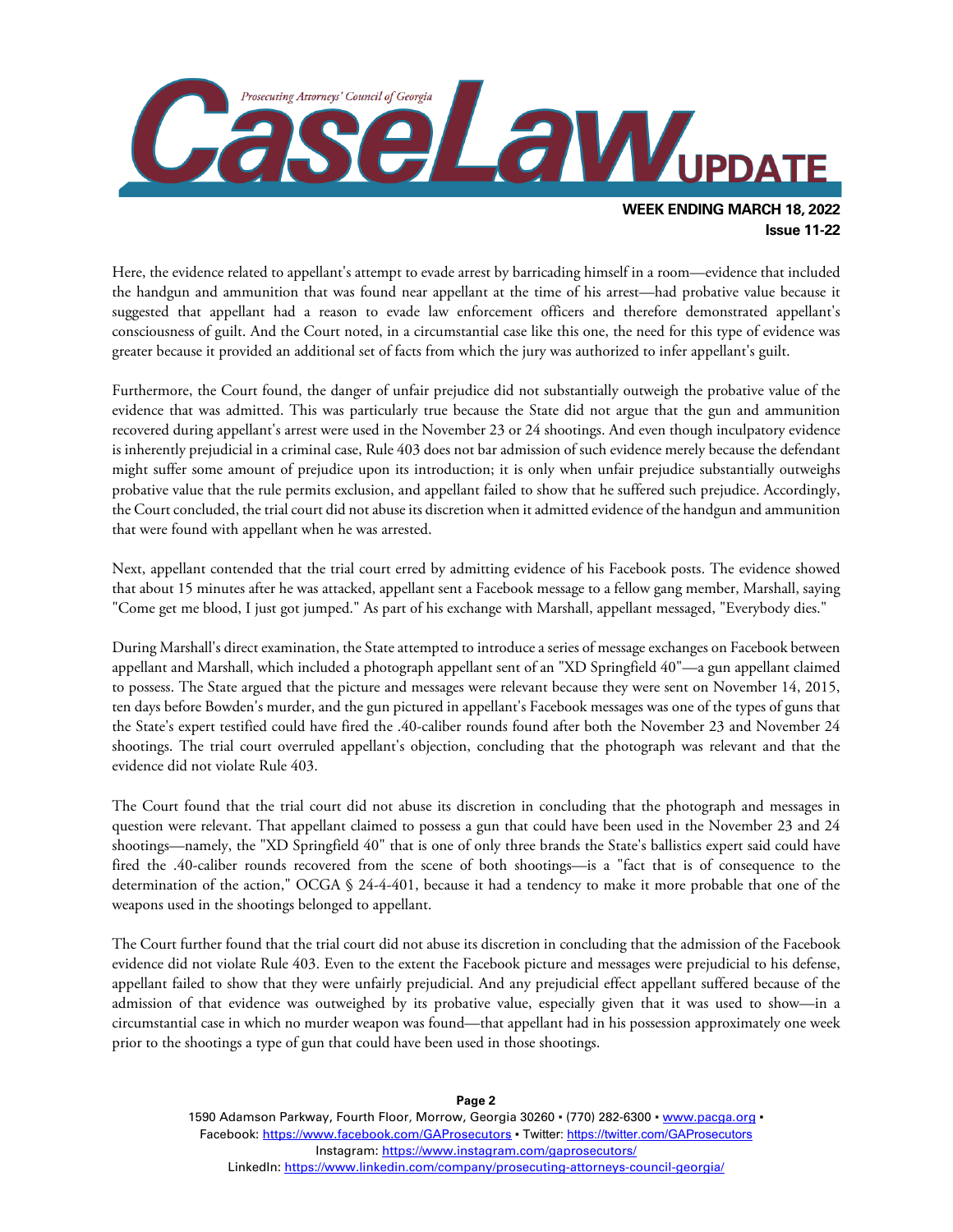

### **Rule 807; Notice Requirements**

*Ward v. State, S21A1309 (2/15/22)*

Appellant was convicted of malice murder and other offenses in connection with the shooting death of his on-again, offagain girlfriend. Appellant contended that the trial court erred in allowing six witnesses, who were the victim's close friends and family, to testify about his relationship problems with the victim. Appellant argued that the testimony was inappropriately admitted under Rule 807, the residual exception to the hearsay rule. Specifically, appellant contended that the State did not prove that the statements by the victim that these witnesses repeated had sufficient "guarantees of trustworthiness" and were "more probative" than other evidence that reasonably could have been procured, as Rule 807 requires.

The Court noted that statements admissible under Rule 807 are considered sufficiently trustworthy not because of the credibility of the witness reporting them in court, but because of the circumstances under which they were originally made. Here, the Court found, the circumstances of the victim's statements, namely that they were statements about abuse and problems in her romantic relationship made to close friends and family, demonstrated sufficient guarantees of trustworthiness under Rule 807. In addition, the witnesses' testimony about the victim and appellant's relationship troubles was highly probative as to his motive for shooting and killing his longtime girlfriend.

Nevertheless, appellant contended, the State could have used police reports and medical records, instead of the hearsay testimony, to prove that the victim miscarried, had an STD from appellant, and suffered abuse. But the Court stated, even assuming such evidence existed and would have been admissible, appellant did not show that it would have been as probative of the nature of the victim and appellant's relationship as the statements she made to her close confidants. For these reasons, the trial court did not abuse its discretion in admitting the challenged hearsay testimony — except perhaps for the testimony of Griffeth, one of the six witnesses.

Appellant argued that Griffeth's testimony should have been excluded because he was not given notice of it "in advance of the trial," as Rule 807 requires. The record showed that on the second day of trial, the State filed a supplemental notice to add the hearsay statements from Griffeth; she testified two days later, on the last day of trial.

The Court stated that pretermitting whether the trial court abused its discretion by admitting Griffeth's testimony because the State's notice was untimely, any such error was harmless. A nonconstitutional evidentiary error is harmless if it is highly probable that the error did not contribute to the verdict. Griffeth's testimony was largely cumulative of the properly admitted testimony of the other witnesses. And although Griffeth was the only one of the victim's confidants to testify that the victim said that appellant once "pulled [a gun] on her" back in college, the jury had already heard about at least two other incidents of appellant's violence against the victim, the jury had seen a video of appellant holding a gun around the time of the murder, and the overall evidence of appellant's guilt was strong. Thus, the Court concluded, it was highly probable that Griffeth's testimony did not contribute to the verdict.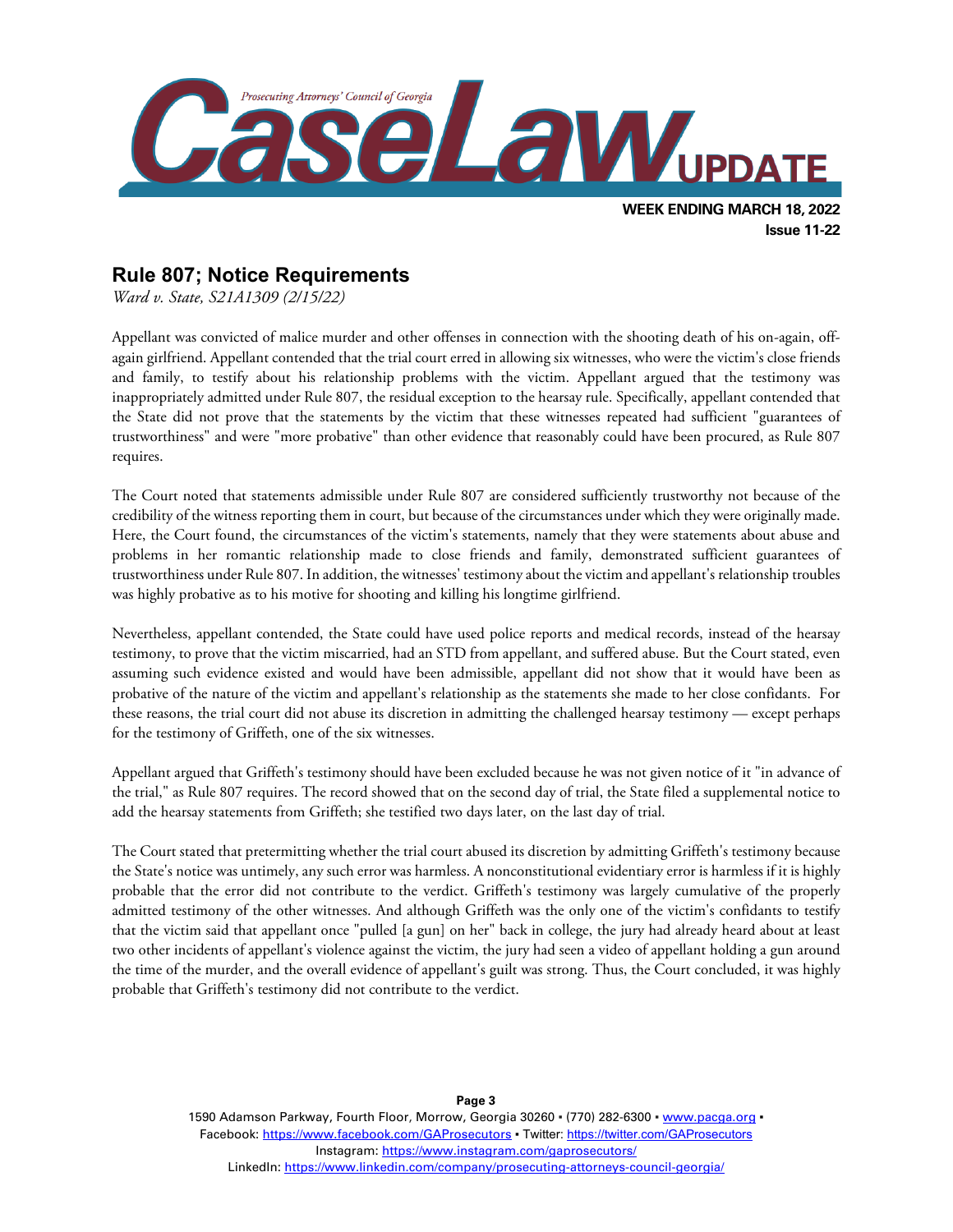

### **Forfeiture by Wrongdoing; Rule 404 (b)**

*Morrell v. State, S21A1273 (2/15/22)*

Appellant was indicted on 21 counts in connection with the murders of Scarver and Lang. Prior to trial, the trial court granted appellant's motion to sever the counts related to Scarver's murder from the counts that were related to Lang's. Following a jury trial, appellant was found guilty on all charges related to Scarver's murder.

Appellant argued that the trial court erred in admitting under the forfeiture-by-wrongdoing provisions of Rule 804 (b) (5) recorded out-of-court statements Jackson, an eyewitness to the Scarver shooting, made to police. Specifically, appellant contended, the State did not show what efforts were made to locate and produce Jackson prior to trial, failed to request a material-witness warrant prior to trial, and failed to establish that Jackson's unavailability was due to any wrongdoing by appellant. Appellant also argued that the admission of the hearsay statements violated his constitutional right to confrontation. The Court disagreed.

The Court found that the State carried its burden of proof in establishing that Jackson's unavailability was caused by appellant's wrongdoing. Regardless of whether the State produced sufficient evidence of its good-faith efforts to secure Jackson's testimony at the time the trial court ruled on the State's Rule 804 (b) (5) motion, the State did produce such evidence by the time Jackson's statements were introduced at trial. In particular, prior to introducing Jackson's statements through Detective Blaser, the State stated that one of its investigators had attempted to serve the material-witness warrant on Jackson and could not locate him. The State also submitted evidence that, after learning of the warrant, Jackson called the prosecutor's office and repeatedly said he would not appear in court and would not testify if he was brought to court, even after being told that there was a court order for him to do so. The Court concluded that this evidence was sufficient for the trial court to determine that Jackson was an unavailable witness.

The Court also found that the trial court did not clearly err when it found that appellant engaged in or acquiesced in wrongdoing intended to procure Jackson's unavailability. The State established that appellant tried to silence and intimidate witnesses in the Lang case, supporting an inference that he also was involved with the intimidation against Jackson in this case. The State played for the trial court recordings from the Lang case in which appellant talked about paying someone off and making a "b\*tch" disappear, and the State presented evidence that the person in question was an eyewitness who had to be relocated for her safety after the police learned of appellant's statements.

Furthermore, the Court noted, the State showed that one of appellant's cousins, Gaines, posted to her Facebook page threats against witnesses in this case, whom she described as "snitches," and listed identifying information for those witnesses, including Jackson. Although the State did not show with direct evidence that appellant asked Gaines to post this information, there was sufficient evidence for the trial court to conclude that he did. The information used by Gaines to intimidate witnesses was not publicly available, appellant was one of the few people who had access to it, and there was no evidence the State provided this information to Gaines. The direct evidence of appellant's wanting to get rid of a witness in the Lang case further supported the trial court's finding that appellant participated in or acquiesced in a plan to prevent witnesses in this case, including Jackson, from testifying against him.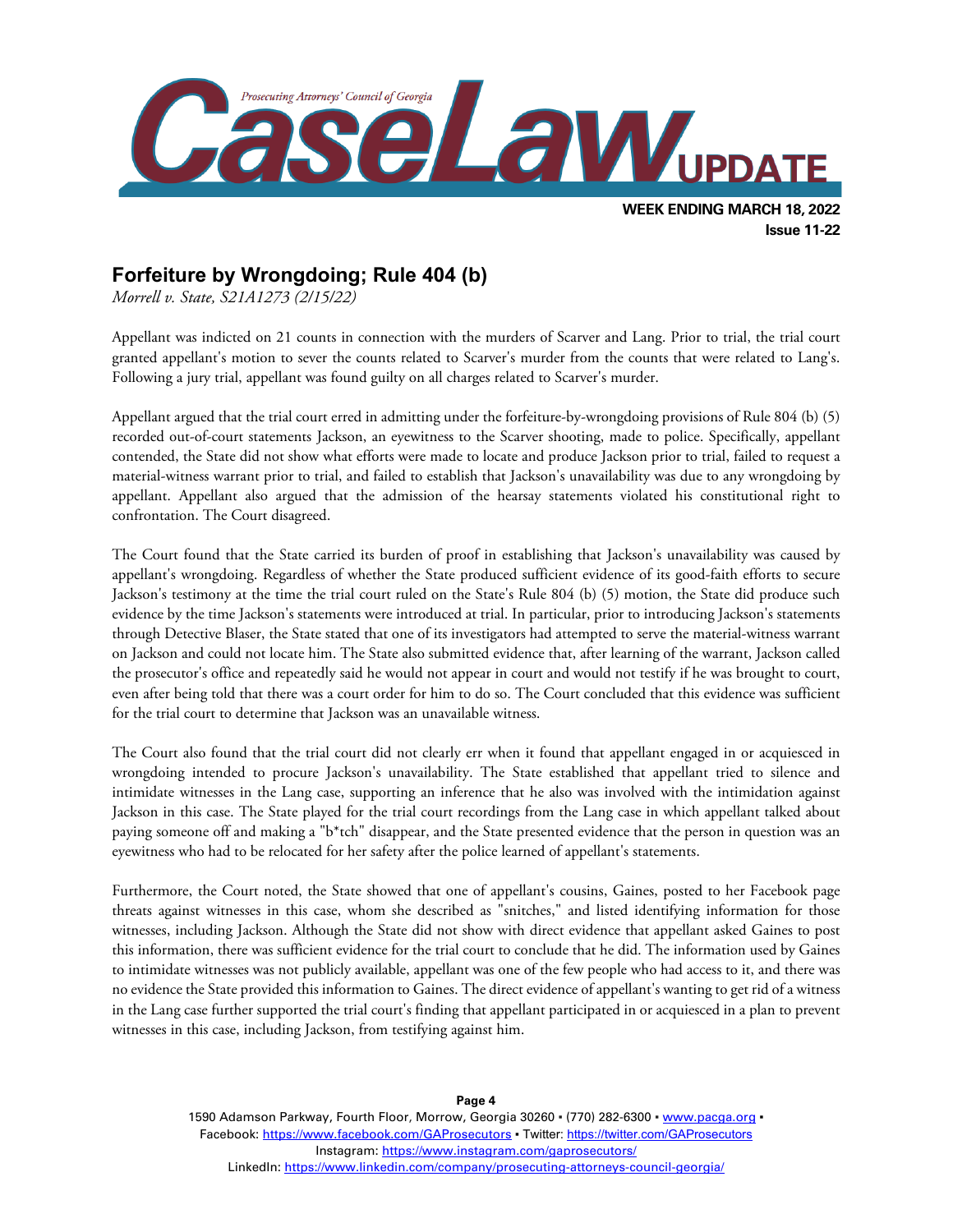

Finally, the Court found, the trial court also did not clearly err in concluding that appellant's actions procured Jackson's unavailability. Appellant argued that Jackson only said he would not testify against his family. Th Court noted that this was one reason given by Jackson, but it was not the only reason. When Jackson identified appellant as the shooter, he expressed concern about his name appearing in any police reports, indicating that he would encounter trouble. When he called the District Attorney's office months later, after Gaines's Facebook posts, he repeatedly expressed fear for his life if he testified and rebuffed the State's offer to try to keep him safe, insisting that the State could not protect him adequately. Given this evidence and the deference the Court affords the trial court's factual findings, the trial court did not abuse its discretion in admitting Jackson's statement under Rule 804 (b) (5). And the Court stated, because it affirmed the trial court's decision to admit Jackson's statements under Rule 804 (b) (5), there was no merit to appellant's argument that the admission of those statements violated his constitutional right of confrontation.

Next, appellant argued that the trial court erred in allowing the State to introduce under Rule 404 (b) other-acts evidence regarding the Lang case and the alleged acts of intimidation against witnesses in that case. The Court noted that a disputed issue in the case was whether appellant intimidated Jackson from testifying. There was no evidence that he threatened Jackson directly or attempted to do so, but there was evidence showing that Gaines did. For the evidence of Gaines's conduct to be admissible against appellant, the State had to present evidence showing that appellant was involved in Gaines's threats. The State argued that it did so because the other-acts evidence showed appellant's common plan to intimidate witnesses with respect to both sets of charges against him, both of which were proceeding at the same time. The Court agreed with the State.

Relying on *Heard v. State*, 309 Ga. 76, 87 (3) (e) (2020) and *United States v. O'Connor*, 580 F2d 38, 41-42 (2d Cir. 1978), the Court found no abuse of discretion in admitting the evidence under the unusual circumstances here. Appellant was facing charges for killing both Scarver and Lang. Appellant's attempts to obstruct justice by destroying evidence and intimidating witnesses in the Lang case and Gaines's Facebook post intimidating Scarver witnesses all occurred within the same short time span. Although appellant was not charged with witness tampering, the issue of whether he was part of a "conspiracy" or "plan" with Gaines to do so was relevant to establishing his consciousness of guilt, and the other-acts evidence occurring near in time helped establish the link necessary to tie Gaines's conduct to appellant.

Furthermore, the Court stated, under the facts of this case, its conclusion that the other-acts evidence was relevant for the purpose of establishing a "plan" does not draw on improper propensity inferences. The Court noted that the line between a proper purpose under Rule 404 (b) and improper propensity evidence is not always clear. And without some connection between the other-acts evidence and the proposition that the State sought to prove, the other-acts evidence could have had a tendency solely to prove appellant's propensity to commit a bad act. But, the Court found, the close timing here supported a logical inference that did not depend on appellant's bad character. Explained another way, it is improbable that, after his being charged with crimes against Lang and Scarver, appellant would personally participate in intimidating witnesses against him regarding crimes against Lang, and that — at about the same time — witnesses regarding the crimes against Scarver were intimidated (through the use of nonpublic information available to appellant) without his involvement or acquiescence. Appellant cited no case excluding other-acts evidence under these circumstances, and the Court concluded, the trial court did not abuse its discretion in determining that the other-acts evidence was relevant for a proper purpose and was not offered solely to prove appellant's bad character or propensity to commit a crime.

1590 Adamson Parkway, Fourth Floor, Morrow, Georgia 30260 · (770) 282-6300 · [www.pacga.org](http://www.pacga.org/) · Facebook:<https://www.facebook.com/GAProsecutors> . Twitter[: https://twitter.com/GAProsecutors](https://twitter.com/GAProsecutors) Instagram[: https://www.instagram.com/gaprosecutors/](https://www.instagram.com/gaprosecutors/) LinkedIn:<https://www.linkedin.com/company/prosecuting-attorneys-council-georgia/>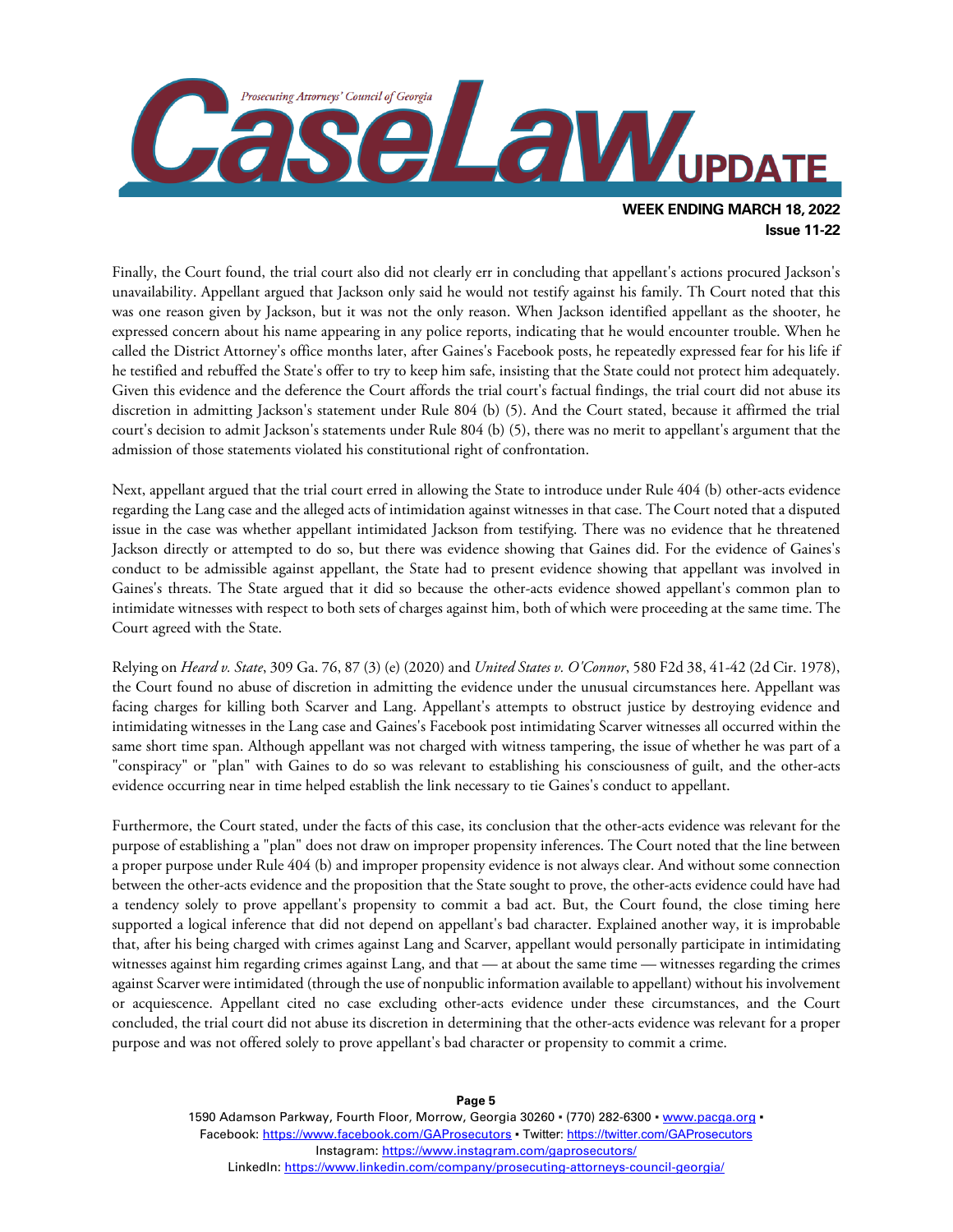

### **Statute of Limitation; Person-Unknown Exception**

*State v. McClendon, A21A1675 (1/20/22)*

McClendon, an accountant, was indicted on 13 counts of theft by taking. She filed a plea in bar, contending that the charges were barred by the statute of limitation because the indictment issued more than four years after the alleged crimes were committed. The trial court granted the plea in bar, and the State appealed.

The record, briefly stated, showed that on November 13, 2020, McClendon, a certified public accountant, was charged with withdrawing funds, "unlawfully and in breach of her fiduciary obligation," from accounts belonging to John Bone and his company, Maritime Sales Leasing, Inc., over a period of a few months from March to July 2015. As to each count, the indictment alleged that "the statute of limitations . . . was tolled pursuant to OCGA § 17-3-2 (2) in that the person committing the crime was unknown until 2018." The evidence showed that Bone had questioned McClendon in July 2015 and was skeptical of her reasons for the withdrawals. In 2017 Bone hired attorney Mecklin to sue McClendon. Based on revelations that some of Bone's funds had ultimately been transferred into a personal account of McClendon, and based on other information gained during discovery, Mecklin reported the matter to law enforcement in October 2018.

The Court stated that in criminal cases, the statute of limitation runs from the time of the criminal act to the time of indictment. The State argued that the so-called "person-unknown" exception applied. The Court noted that this exception applies when the identity of the person who committed the crime is unknown, and it tolls the limitation period from the time the crime was committed until that person's identity becomes known to the State. To establish that the personunknown exception applies, the State must show that the facts within its knowledge—including knowledge imputed from the victim—were not enough to lead a reasonably prudent person to identify the defendant as the perpetrator until a time that, relative to the indictment, was within the limitation period. Thus, it was incumbent on the State to show that Bone's knowledge as of July 2015 was not enough to support probable cause to arrest McClendon for the thefts. The trial court found that the State failed to meet its burden and the Court agreed.

The Court found that as of July 2015, Bone knew that nearly \$300,000 had been withdrawn from his accounts without his authorization or any documented business justification. The withdrawals had been accomplished with checks made out to McClendon, signed by McClendon, and deposited into her accounts. Although McClendon denied having known about the withdrawals and advanced the theory that one of her employees was to blame, a reasonably prudent person under those circumstances would have been justified in disbelieving McClendon's explanation and concluding that she was responsible for the thefts. Bone's email of July 21, 2015—in which he tells McClendon that her story "[d]oesn't make sense" —clearly reflected his skepticism about her explanation. While not dispositive, Bone's doubt about the truth of McClendon's denials supported the determination that a reasonably prudent person under the circumstances would have believed that it was probable—though not necessarily certain—that McClendon was the thief.

Nevertheless, the State argued, it lacked probable cause to arrest McClendon until 2018. The State pointed out that Bone continued to employ McClendon as his accountant beyond July 2015 and that Mecklin, a "legal technician," testified that he did not "[feel] comfortable in saying [McClendon] was the one" until he reviewed McClendon's previously undisclosed bank records in October 2018.

> 1590 Adamson Parkway, Fourth Floor, Morrow, Georgia 30260 · (770) 282-6300 · www.pacqa.org · Facebook:<https://www.facebook.com/GAProsecutors> . Twitter[: https://twitter.com/GAProsecutors](https://twitter.com/GAProsecutors) Instagram[: https://www.instagram.com/gaprosecutors/](https://www.instagram.com/gaprosecutors/) LinkedIn:<https://www.linkedin.com/company/prosecuting-attorneys-council-georgia/>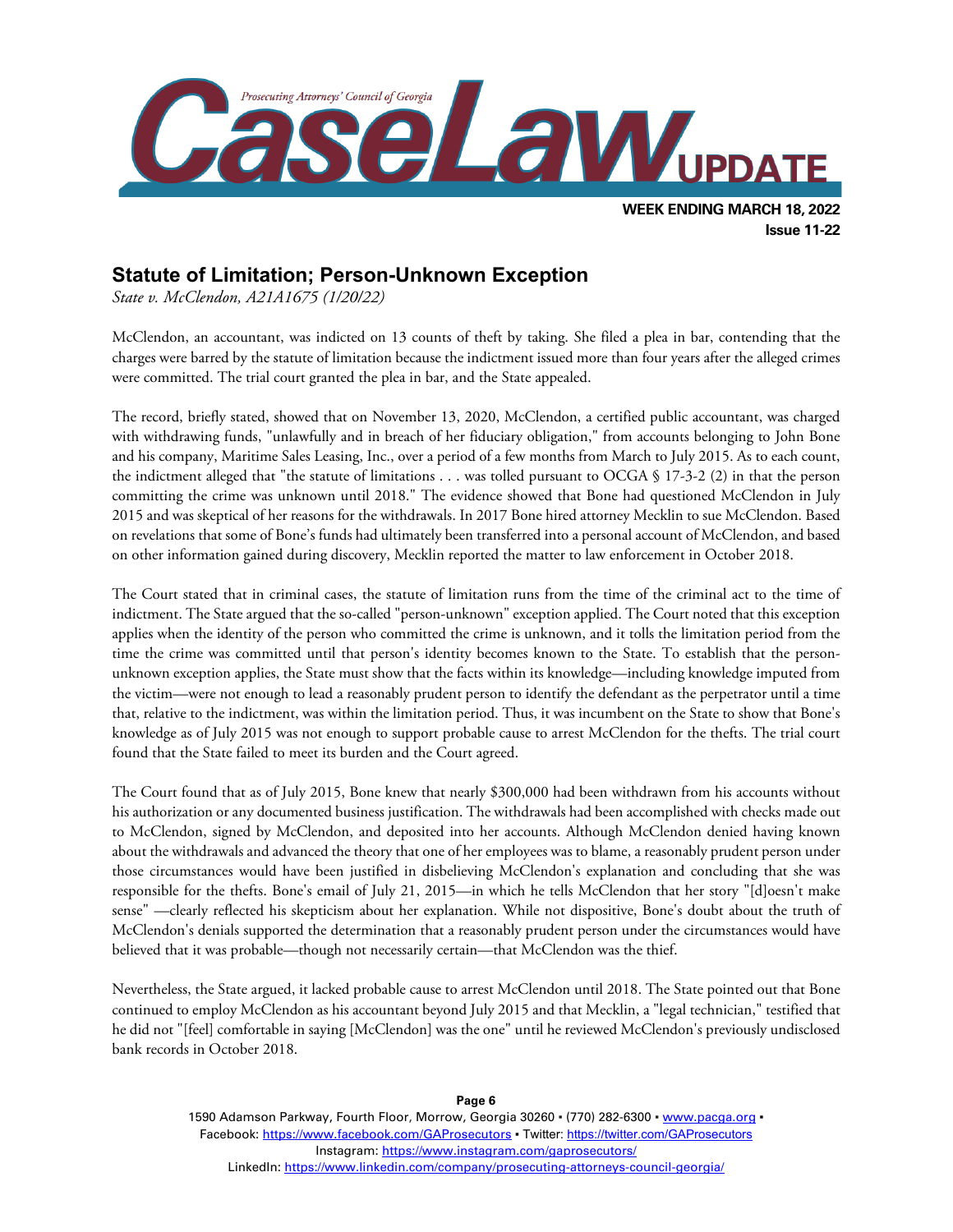

But, the Court stated, these facts did not undermine the trial court's finding of probable cause in July 2015. The fact that Bone did not immediately terminate McClendon's services does not prove that Bone did not believe McClendon was responsible for the thefts, much less that a reasonably prudent person would not have believed as much. And while Mecklin may not have "felt comfortable" reporting McClendon to police until October 2018, the standard of probable cause is an objective one, and the subjective thinking of those involved in a particular case is not important.

Therefore, the Court concluded, as of July 2015, the State was chargeable with knowledge of facts that gave rise to probable cause to arrest McClendon for the thefts. The four-year statute of limitation thus began to run in July 2015, and the operative November 2020 indictment issued well beyond the expiration of the limitation period. Accordingly, the plea in bar was properly granted.

## **Expert Testimony; Impeachment**

*Campbell v. State, A21A1812 (1/21/22)*

Appellant was convicted of incest, rape, aggravated child molestation, child molestation, and reckless conduct. The victim was his then 14-year-old daughter. He contended that the trial court erred in rejecting his request to redact the portions of a video deposition regarding whether the victim was malingering and lying during the clinical tests, because the opinion went to the issue of the victim's truthfulness and constituted improper bolstering. The Court disagreed.

The Court stated that there is a world of legal difference between expert testimony that "in my opinion, the victim's psychological exam was consistent with sexual abuse," and expert testimony that "in my opinion, the victim was sexually abused." In the first situation, the expert leaves the ultimate issue/conclusion for the jury to decide; in the second, the weight of the expert is put behind a factual conclusion which invades the province of the jury by providing a direct answer to the ultimate issue: was the victim sexually abused? The Court also noted that it has consistently upheld testimony that the victim showed no signs of coaching, "red flags indicating deception or fabrication during the forensic interview," and no "particular actions or statements that indicated deception." However, the Court noted, it has rejected as inadmissible expert testimony where the expert testified that his evaluation "strongly suggest[ed] that [the victim] had been sexually abused as alleged."

And here, the Court found, the expert testified that she saw no signs of malingering during the psychological assessment. This testimony did not opine on the ultimate issue of whether appellant had sexually abused the victim but was instead testimony that the expert saw no signs indicating deception or fabrication during the interview, thereby leaving the issue of the victim's credibility in the exclusive province of the jury. Thus, the jury was permitted to draw for itself the final conclusion as to whether the victim had, in fact, been sexually abused. Accordingly, the Court concluded, the trial court did not abuse its discretion in admitting this testimony.

Appellant also contended that the trial court erred in excluding impeachment testimony about claims the victim made about her purported YouTube channel. During cross examination of the victim, she testified that that she went on YouTube a lot; she posted videos under a YouTube username and that she had thousands of online followers, but she quit YouTube a week before trial. Appellant attempted to introduce testimony from an investigator that the victim did not own the YouTube account in question. Appellant argued that he could impeach the victim on a collateral matter indirectly